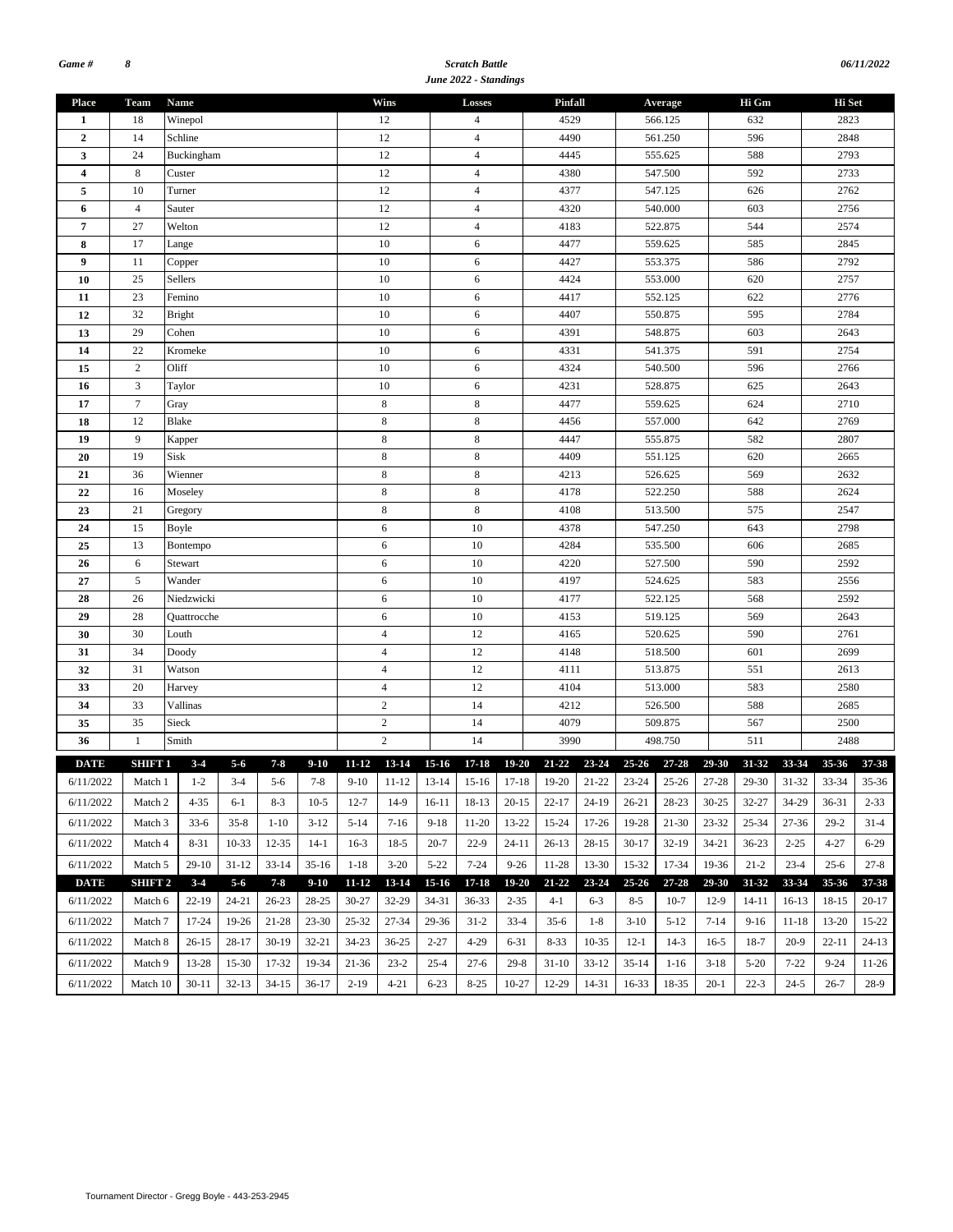*Game # 8*

*Scratch Battle 06/11/2022 June 2022 - Standings*

|                      |            | Hi Scratch Game - Team |                         | Hi Average - Men        |            | Hi Average - Women    |            |  |  |  |
|----------------------|------------|------------------------|-------------------------|-------------------------|------------|-----------------------|------------|--|--|--|
|                      | Boyle      | 643                    |                         | Don Dove                | 160.250    | Abbey Schline         | 146.000    |  |  |  |
|                      | Blake      | 642                    |                         | Chris Kruger, Jr.       | 159.875    | Lisa Huber            | 144.625    |  |  |  |
|                      | Winepol    | 632                    |                         | John DeAntoniis         | 155.625    | Melissa Mahoney       | 144.500    |  |  |  |
| Hi Game - Men        |            | Hi Set - Men           |                         | Mark Klingelhofer       | 154.625    | Dani McClay           | 142.250    |  |  |  |
| Chris Kruger, Jr.    | 221        | Don Dove               | 844                     | <b>Bernie Hipkins</b>   | 154.500    | Rebecca Dove Kendall  | 139,000    |  |  |  |
| John DeAntoniis      | 210        | Chris Kruger, Jr.      | 828                     | <b>Colby DeAntoniis</b> | 153.875    | <b>Chasity Gray</b>   | 137.250    |  |  |  |
| Rob Triplett, Jr.    | 195        | John DeAntoniis        | 811                     | Jonathan Green          | 152.875    | Jill Manns            | 135.500    |  |  |  |
| Hi Game - Women      |            | Hi Set - Women         |                         | Larry Lipka             | 150.375    | <b>Kristy Penny</b>   | 132.500    |  |  |  |
| Jill Manns           | 175        | Dani McClay            | 728                     | Colton Gue              | 149.750    | <b>Britney Burke</b>  | 131.750    |  |  |  |
| Rebecca Dove Kendall | 173        | Abbey Schline          | 714                     | John Biederman          | 149.750    | Tara Cohen            | 129.875    |  |  |  |
| Lisa Huber           | 169        | Melissa Mahoney        | 705                     | <b>Steve Dryer</b>      | 149.500    | <b>Felicity Doody</b> | 127.750    |  |  |  |
|                      |            |                        |                         | <b>Substitutes</b>      |            |                       |            |  |  |  |
| Name                 | Ent<br>Gms | Pinfall<br>Avg.        | <b>Set</b><br><u>Gm</u> | Name                    | Ent<br>Gms | Pinfall<br>Gm<br>Avg. | <b>Set</b> |  |  |  |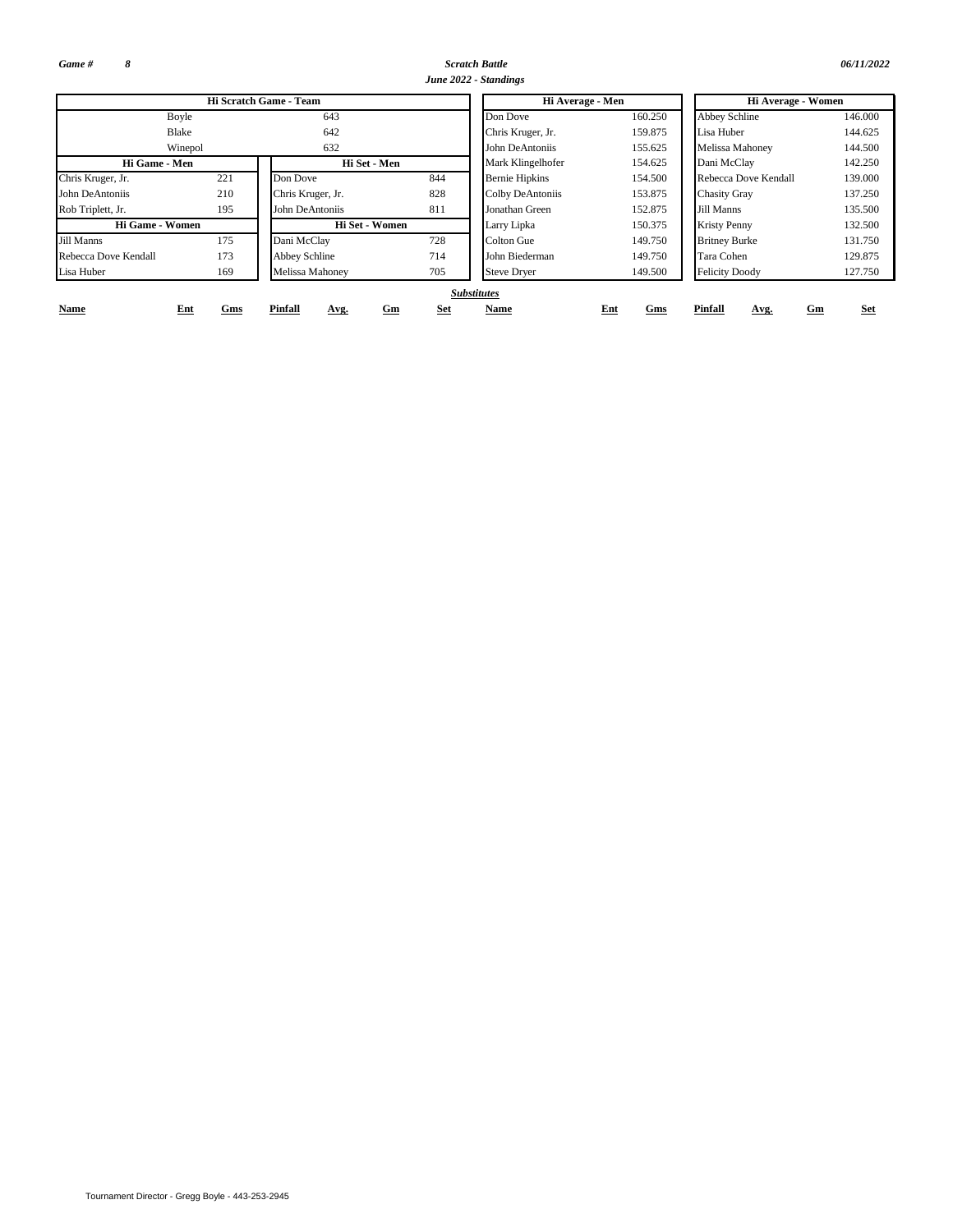## *Game # 8 Scratch Battle 6/11/2022*

*June 2022 - Statistics*

| $#1$ - Smith             | Ent |   | <b>Gms</b> Pinfall | Avg.             | Gm    | <b>Set</b> | $# 2 - Oliff$        | Ent |   | <b>Gms</b> Pinfall | Avg.             | Gm  | <b>Set</b> | $#3$ - Taylor          | Ent |    | <b>Gms</b> Pinfall | Avg.         | Gm    | <b>Set</b> |
|--------------------------|-----|---|--------------------|------------------|-------|------------|----------------------|-----|---|--------------------|------------------|-----|------------|------------------------|-----|----|--------------------|--------------|-------|------------|
| Stephanie Smith          | 118 | 8 | 991                | 123.875          | 147   | 633        | <b>Brian Oliff</b>   | 131 | 8 | 1053               | 131.625          | 157 | 653        | Mike Barnes            | 123 | 8  | 1083               | 135.375      | 170   | 663        |
| John Wright              | 120 | 8 | 961                | 120.125          | 172   | 608        | John Beuchert        | 132 | 8 | 1001               | 125.125          | 157 | 656        | <b>Bradley Taylor</b>  | 137 | 8  | 1030               | 128.750      | 163   | 630        |
| Kenny Mittelstetter, III | 120 | 8 | 1095               | 136.875          | 166   | 657        | Kevin Gibson         | 133 | 8 | 1132               | 141.500          | 159 | 729        | Brian Banzhoff         | 138 | 8  | 1029               | 128.625      | 140   | 644        |
| Pixie Brown              | 132 | 8 | 943                | 117.875 131      |       | 590        | Dani McClay          | 135 | 8 |                    | 1138 142.250 161 |     | 728        | Jeremy Wood            | 140 | 8  | 1089               | 136.125      | - 161 | 706        |
| #1 - Smith Total         | 490 |   |                    |                  |       |            | #2 - Oliff Total     | 531 |   |                    |                  |     |            | #3 - Taylor Total      | 538 |    |                    |              |       |            |
| #4 - Sauter              | Ent |   | <b>Gms</b> Pinfall | Avg.             | Gm    | <b>Set</b> | $# 5$ - Wander       | Ent |   | <b>Gms</b> Pinfall | Avg.             | Gm  | <b>Set</b> | # 6 - Stewart          |     |    | Ent Gms Pinfall    | Avg.         | Gm    | <b>Set</b> |
| <b>Janet Sauter</b>      | 127 | 8 | 976                | 122.000          | 143   | 607        | <b>Josh Bull</b>     | 111 | 8 | 1009               | 126.125          | 167 | 617        | Carrie Matheson        | 124 | 8  | 995                | 124.375      | 142   | 596        |
| <b>Steve Bull</b>        | 135 | 8 | 1092               | 136.500          | -164  | 686        | Dave Wander          | 132 | 8 | 1019               | 127.375          | 147 | 596        | <b>Justin Stewart</b>  | 128 | 8  | 973                | 121.625      | -151  | 609        |
| Kevin Burke              | 136 | 8 | 1049               | 131.125          | 177   | 674        | Greg Burdick         | 138 | 8 | 1071               | 133.875          | 170 | 661        | Matt Anastasi          | 141 | 8  | 1120               | 140.000      | 162   | 697        |
| Larry Lipka              | 136 | 8 | 1203               | 150.375          | 193   | 789        | Scott Wolgamuth      | 145 | 8 | 1098               | 137.250          | 159 | 682        | Chuck Paris            | 143 | 8  | 1132               | 141.500      | 171   | 690        |
| #4 - Sauter Total        | 534 |   |                    |                  |       |            | #5 - Wander Total    | 526 |   |                    |                  |     |            | #6 - Stewart Total     | 536 |    |                    |              |       |            |
| #7 - Gray                | Ent |   | <b>Gms</b> Pinfall | Avg.             | Gm    | <b>Set</b> | #8 - Custer          | Ent |   | <b>Gms</b> Pinfall | Avg.             | Gm  | <b>Set</b> | $#9$ - Kapper          | Ent |    | <b>Gms</b> Pinfall | Avg.         | Gm    | Set        |
| <b>Chasity Gray</b>      | 126 | 8 | 1098               | 137.250          | 164   | 669        | <b>Trevor Custer</b> | 103 | 8 | 960                | 120.000          | 153 | 592        | Jeff Kapper            | 130 | 8  | 1109               | 138.625      | 165   | 719        |
| <b>Bobby Stockman</b>    | 132 | 8 | 1150               | 143.750          | 181   | 720        | Zander Beddow        | 141 | 8 | 1087               | 135.875          | 150 | 682        | Patrick Sortino        | 132 | 8  | 1143               | 142.875      | 158   | 720        |
| Ray Keith                | 137 | 8 | 1118               | 139.750          | 163   | 655        | Colton Gue           | 144 | 8 | 1198               | 149.750          | 174 | 722        | Rob Barry              | 134 | 8  | 1160               | 145.000      | 166   | 715        |
| Richie Hipkins           | 145 | 8 | 1111               | 138.875          | 172   | 666        | Phil Dix             | 148 | 8 | 1135               | 141.875          | 181 | 737        | <b>Bob Subock</b>      | 139 | 8  | 1035               | 129.375      | 148   | 653        |
| #7 - Gray Total          | 540 |   |                    |                  |       |            | #8 - Custer Total    | 536 |   |                    |                  |     |            | #9 - Kapper Total      | 535 |    |                    |              |       |            |
| $#10$ - Turner           | Ent |   | <b>Gms</b> Pinfall | Avg.             | Gm    | <b>Set</b> | $# 11 - Copper$      | Ent |   | <b>Gms</b> Pinfall | Avg.             | Gm  | <b>Set</b> | #12 - Blake            | Ent |    | <b>Gms</b> Pinfall | Avg.         | Gm    | Set        |
| Logan Turner             | 112 | 8 | 1028               | 128.500          | 179   | 683        | Mike Copper          | 117 | 8 | 1025               | 128.125          | 148 | 626        | <b>Marty Barnes</b>    | 128 | 8  | 1040               | 130.000      | 147   | 612        |
| <b>Steve Holtzner</b>    | 141 | 8 | 1146               | 143.250          | 162   | 699        | Joe Elliott          | 123 | 8 | 1052               | 131.500          | 148 | 665        | Isaac Blake            | 131 | 8  | 1057               | 132.125      | 173   | 641        |
| Wayne Lipka              | 141 | 8 | 1142               | 142.750          | 176   | 766        | Rob Triplett, Jr.    | 133 | 8 | 1177               | 147.125          | 195 | 776        | Alex Barnes            | 136 | 8  | 1077               | 134.625      | 159   | 672        |
| <b>Brian Vest</b>        | 146 | 8 | 1061               | 132.625          | 188   | 614        | Mark Berends         | 143 | 8 | 1173               | 146.625          | 181 | 725        | Don Dove               | 144 | 8  | 1282               | 160.250      | 181   | 844        |
| #10 - Turner Total       | 540 |   |                    |                  |       |            | #11 - Copper Total   | 516 |   |                    |                  |     |            | #12 - Blake Total      | 539 |    |                    |              |       |            |
| $#13 - Bontempo$         | Ent |   | <b>Gms</b> Pinfall | Avg.             | Gm    | <b>Set</b> | #14 - Schline        | Ent |   | <b>Gms</b> Pinfall | Avg.             | Gm  | <b>Set</b> | #15 - Boyle            | Ent |    | <b>Gms</b> Pinfall | Avg.         | Gm    | Set        |
| Scott Bontempo           | 118 | 8 | 1049               | 131.125          | 165   | 695        | Abbey Schline        | 130 | 8 | 1168               | 146.000          | 164 | 714        | Gregg Boyle            | 127 | 8  | 1131               | 141.375      | 174   | 716        |
| <b>Billy Koontz</b>      | 138 | 8 | 1018               | 127.250          | 161   | 632        | <b>Britney Burke</b> | 130 | 8 | 1054               | 131.750 156      |     | 670        | Mark Schwabline        | 131 | -8 | 1058               | 132.250      | -161  | 707        |
| Rob Yowell               | 139 | 8 | 1067               | 133.375          | - 170 | 648        | Winnie Shriver, Jr.  | 139 | 8 | 1122               | 140.250          | 165 | 735        | <b>Barry Schriefer</b> | 132 | 8  | 1118               | 139.750      | 155   | 714        |
| John Huber               | 144 | 8 |                    | 1150 143.750 174 |       | 710        | Greg Schriefer       | 141 | 8 |                    | 1146 143.250 172 |     | 729        | <b>Tim Bosley</b>      | 150 | 8  |                    | 1071 133.875 | - 181 | 661        |
| #13 - Bontempo Total     | 539 |   |                    |                  |       |            | #14 - Schline Total  | 540 |   |                    |                  |     |            | #15 - Boyle Total      | 540 |    |                    |              |       |            |
| #16 - Moseley            | Ent |   | <b>Gms</b> Pinfall | Avg.             | Gm    | <b>Set</b> | $#17$ - Lange        | Ent |   | <b>Gms</b> Pinfall | Avg.             | Gm  | <b>Set</b> | #18 - Winepol          |     |    | Ent Gms Pinfall    | Avg.         | Gm    | Set        |
| <b>Tom Moseley</b>       | 121 | 8 | 991                | 123.875          | 143   | 618        | Donovan Lange        | 106 | 8 | 1012               | 126.500          | 150 | 666        | Jonathon Winepol       | 97  | 8  | 934                | 116.750      | 139   | 580        |
| <b>Jason Arnett</b>      | 134 | 8 | 1150               | 143.750          | 166   | 712        | Erik Pistorio        | 136 | 8 | 1079               | 134.875          | 163 | 696        | Walt Brooks            | 142 | 8  | 1119               | 139.875      | 163   | 678        |
| <b>Scott Mills</b>       | 137 | 8 | 963                | 120.375          | - 151 | 605        | John Biederman       | 143 | 8 | 1198               | 149.750          | 184 | 737        | Colby DeAntoniis       | 148 | 8  | 1231               | 153.875      | -174  | 754        |
| Joe Ruthvin              | 141 | 8 | 1074               | 134.250          | 158   | 689        | Matt Kruger          | 151 | 8 | 1188               | 148.500          | 163 | 746        | John DeAntoniis        | 148 | 8  | 1245               | 155.625      | 210   | 811        |
| #16 - Moseley Total      | 533 |   |                    |                  |       |            | #17 - Lange Total    | 536 |   |                    |                  |     |            | #18 - Winepol Total    | 535 |    |                    |              |       |            |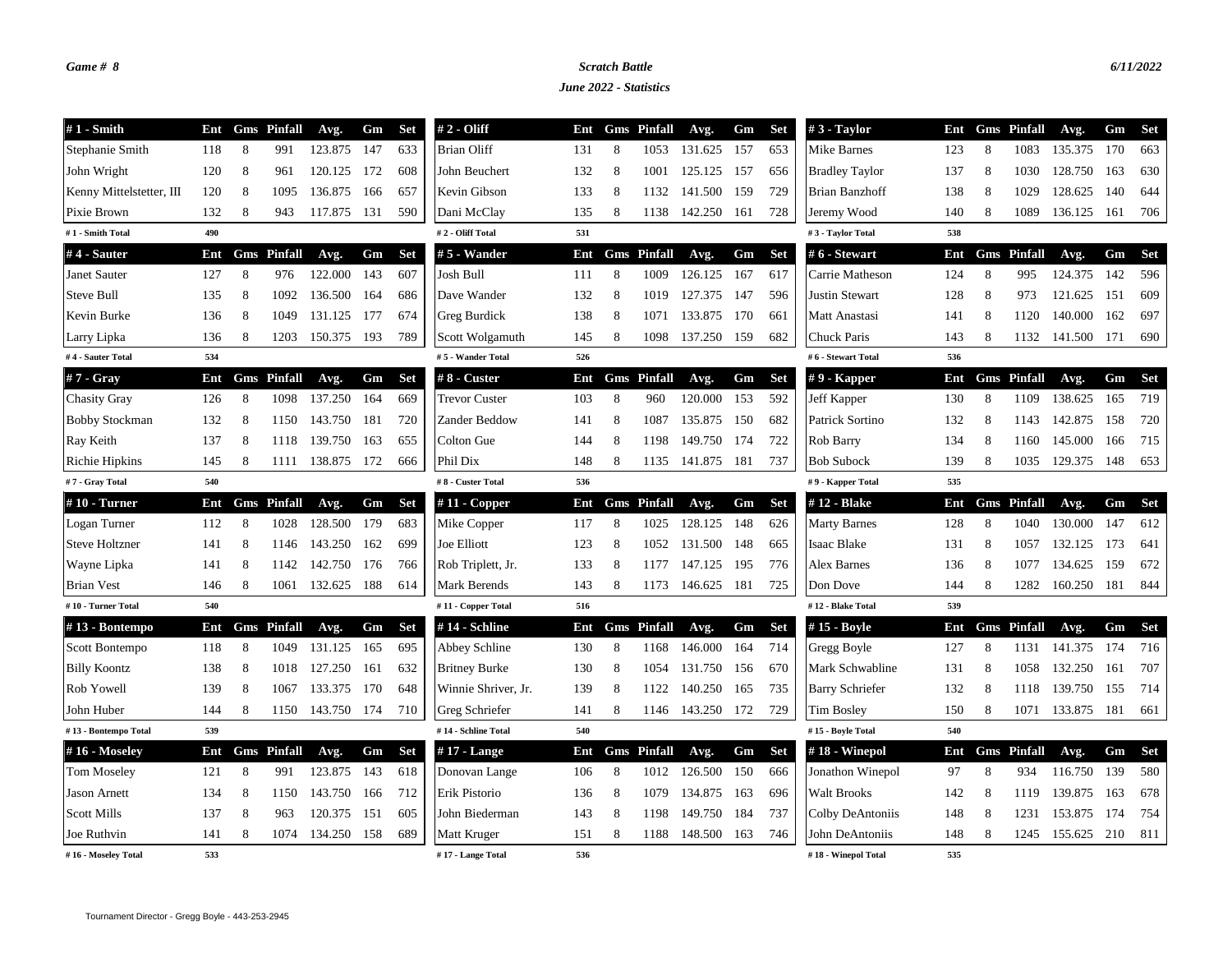### *Game # 8 Scratch Battle 6/11/2022*

*June 2022 - Statistics*

| #19 - Sisk               | Ent |   | <b>Gms</b> Pinfall | Avg.        | Gm  | Set        | $#20$ - Harvey         | Ent |   | <b>Gms</b> Pinfall | Avg.        | Gm  | <b>Set</b> | $#21$ - Gregory        |     |   | Ent Gms Pinfall    | Avg.        | Gm    | Set        |
|--------------------------|-----|---|--------------------|-------------|-----|------------|------------------------|-----|---|--------------------|-------------|-----|------------|------------------------|-----|---|--------------------|-------------|-------|------------|
| Mike Sisk                | 123 | 8 | 1087               | 135.875     | 154 | 683        | Thomas Harvey          | 120 | 8 | 1085               | 135.625     | 168 | 686        | Marcie Gregory         | 125 | 8 | 992                | 124.000     | 145   | 631        |
| Mike Bertoldi            | 130 | 8 | 1055               | 131.875     | 157 | 649        | Matt Warehime          | 131 | 8 | 978                | 122.250     | 143 | 606        | Nick Harmel            | 127 | 8 | 1042               | 130.250     | 158   | 640        |
| <b>Scott Mauk</b>        | 141 | 8 | 1071               | 133.875     | 160 | 664        | <b>Chuck Cook</b>      | 137 | 8 | 1011               | 126.375     | 149 | 659        | RJ Hodges              | 131 | 5 | 597                | 119.400     | 128   | 597        |
| <b>Steve Dryer</b>       | 144 | 8 | 1196               | 149.500     | 187 | 669        | Brian Santuccio-Wever  | 143 | 8 | 1030               | 128.750 151 |     | 629        | Chris Hook             | 141 | 8 | 1126               | 140.750     | 175   | 679        |
| #19 - Sisk Total         | 538 |   |                    |             |     |            | #20 - Harvey Total     | 531 |   |                    |             |     |            | #21 - Gregory Total    | 524 |   |                    |             |       |            |
| #22 - Kromeke            | Ent |   | <b>Gms</b> Pinfall | Avg.        | Gm  | <b>Set</b> | # 23 - Femino          | Ent |   | <b>Gms</b> Pinfall | Avg.        | Gm  | <b>Set</b> | $# 24 - Buckingham$    | Ent |   | <b>Gms</b> Pinfall | Avg.        | Gm    | <b>Set</b> |
| Sean Kromeke             | 121 | 8 | 934                | 116.750     | 160 | 601        | Mia Femino             | 116 | 8 | 1013               | 126.625     | 159 | 629        | Nick Green             | 112 | 8 | 995                | 124.375     | 142   | 629        |
| Travelle Johnson         | 127 | 8 | 1075               | 134.375     | 161 | 706        | Matt Zoch              | 131 | 8 | 986                | 123.250     | 159 | 641        | Matt Buckingham        | 141 | 8 | 1179               | 147.375     | 162   | 746        |
| Jason Saghy              | 142 | 8 | 1165               | 145.625     | 192 | 681        | Nicholas Lloyd         | 136 | 8 | 1139               | 142.375     | 173 | 678        | Jonathan Green         | 141 | 8 | 1223               | 152.875     | 170   | 771        |
| <b>Joey Sears</b>        | 149 | 8 | 1157               | 144.625     | 171 | 766        | Chris Kruger, Jr.      | 148 | 8 | 1279               | 159.875 221 |     | 828        | Kyle Bull              | 143 | 8 | 1048               | 131.000     | 147   | 647        |
| #22 - Kromeke Total      | 539 |   |                    |             |     |            | #23 - Femino Total     | 531 |   |                    |             |     |            | #24 - Buckingham Total | 537 |   |                    |             |       |            |
| #25 - Sellers            | Ent |   | <b>Gms</b> Pinfall | Avg.        | Gm  | <b>Set</b> | #26 - Niedzwicki       | Ent |   | <b>Gms</b> Pinfall | Avg.        | Gm  | <b>Set</b> | # 27 - Welton          | Ent |   | <b>Gms</b> Pinfall | Avg.        | Gm    | <b>Set</b> |
| <b>Kylie Sellers</b>     | 110 | 8 | 968                | 121.000     | 149 | 611        | Andrea Niedzwicki      | 120 | 8 | 943                | 117.875     | 134 | 603        | <b>Russ Welton</b>     | 125 | 8 | 887                | 110.875     | 143   | 575        |
| Jeramie Killingsworth    | 132 | 8 | 1109               | 138.625     | 162 | 692        | Gary McKinsey          | 135 | 8 | 1017               | 127.125     | 153 | 616        | Dave Jones             | 127 | 8 | 1053               | 131.625     | 155   | 616        |
| John Davis, Jr.          | 142 | 8 | 1111               | 138.875     | 181 | 682        | Mike Manns             | 141 | 8 | 1060               | 132.500     | 177 | 677        | <b>Bill Collison</b>   | 141 | 8 | 1089               | 136.125     | 147   | 692        |
| <b>Bernie Hipkins</b>    | 154 | 8 | 1236               | 154.500     | 181 | 772        | Lisa Huber             | 144 | 8 | 1157               | 144.625     | 169 | 696        | <b>Billy Thomas</b>    | 147 | 8 | 1154               | 144.250     | - 165 | 691        |
| #25 - Sellers Total      | 538 |   |                    |             |     |            | #26 - Niedzwicki Total | 540 |   |                    |             |     |            | #27 - Welton Total     | 540 |   |                    |             |       |            |
| #28 - Quattrocche        | Ent |   | <b>Gms</b> Pinfall | Avg.        | Gm  | <b>Set</b> | # 29 - Cohen           | Ent |   | <b>Gms</b> Pinfall | Avg.        | Gm  | <b>Set</b> | #30 - Louth            | Ent |   | <b>Gms</b> Pinfall | Avg.        | Gm    | <b>Set</b> |
| <b>Chuck Quattrocche</b> | 129 | 8 | 1044               | 130.500     | 152 | 656        | Melissa Mahoney        | 128 | 8 | 1156               | 144.500     | 159 | 705        | <b>Spencer Mahoney</b> | 108 | 8 | 933                | 116.625     | 139   | 606        |
| <b>Jason Sauter</b>      | 134 | 8 | 1080               | 135.000     | 161 | 703        | Tara Cohen             | 130 | 8 | 1039               | 129.875     | 146 | 628        | Chris Louth            | 134 | 8 | 1020               | 127.500     | 160   | 683        |
| <b>Steve Rowley</b>      | 135 | 8 | 1019               | 127.375     | 147 | 664        | Rebecca Dove Kendall   | 135 | 8 | 1112               | 139.000     | 173 | 688        | Rob Hanley             | 140 | 8 | 1088               | 136.000     | 181   | 729        |
| Erik Pellett             | 139 | 8 | 1010               | 126.250     | 155 | 620        | Jill Manns             | 142 | 8 | 1084               | 135.500     | 175 | 622        | Daniel Mahoney         | 140 | 8 | 1124               | 140.500     | 166   | 743        |
| #28 - Quattrocche Total  | 537 |   |                    |             |     |            | #29 - Cohen Total      | 535 |   |                    |             |     |            | #30 - Louth Total      | 522 |   |                    |             |       |            |
| #31 - Watson             | Ent |   | <b>Gms</b> Pinfall | Avg.        | Gm  | <b>Set</b> | $#32$ - Bright         | Ent |   | <b>Gms</b> Pinfall | Avg.        | Gm  | <b>Set</b> | #33 - Vallinas         | Ent |   | <b>Gms</b> Pinfall | Avg.        | Gm    | Set        |
| Chris Watson             | 124 | 8 | 1071               | 133.875     | 169 | 705        | <b>Bill Bright</b>     | 124 | 8 | 1057               | 132.125     | 160 | 656        | Mike Vallinas          | 130 | 8 | 1074               | 134.250     | 159   | 660        |
| John Martin              | 126 | 8 | 1012               | 126.500     | 140 | 654        | Johnny Wilson          | 129 | 8 | 1062               | 132.750 147 |     | 682        | <b>Scott Phillips</b>  | 132 | 8 | 1040               | 130.000     | 166   | 709        |
| <b>Chuck Hicks</b>       | 134 | 8 | 1016               | 127.000     | 152 | 636        | Kevin Roycroft         | 134 | 8 | 1051               | 131.375     | 147 | 635        | Michael Schaeffer      | 136 | 8 | 1100               | 137.500     | 146   | 701        |
| Chris Veschusio          | 139 | 8 | 1012               | 126.500 143 |     | 618        | Mark Klingelhofer      | 147 | 8 | 1237               | 154.625 179 |     | 811        | Daniel Dryden          | 138 | 8 | 998                | 124.750 155 |       | 615        |
| #31 - Watson Total       | 523 |   |                    |             |     |            | #32 - Bright Total     | 534 |   |                    |             |     |            | #33 - Vallinas Total   | 536 |   |                    |             |       |            |
| #34 - Doody              | Ent |   | <b>Gms</b> Pinfall | Avg.        | Gm  | <b>Set</b> | # 35 - Sieck           | Ent |   | <b>Gms</b> Pinfall | Avg.        | Gm  | <b>Set</b> | #36 - Wienner          |     |   | Ent Gms Pinfall    | Avg.        | Gm    | Set        |
| <b>Felicity Doody</b>    | 115 | 8 | 1022               | 127.750     | 159 | 663        | <b>Becky Sieck</b>     | 125 | 8 | 981                | 122.625     | 135 | 582        | Conner Wienner         | 116 | 8 | 976                | 122.000     | 138   | 591        |
| Tommy Miller, Jr.        | 134 | 8 | 1029               | 128.625     | 143 | 652        | <b>Kristy Penny</b>    | 128 | 8 | 1060               | 132.500     | 153 | 656        | <b>Bill Fox</b>        | 131 | 8 | 1053               | 131.625     | 174   | 642        |
| <b>Steve Baker</b>       | 137 | 8 | 1029               | 128.625     | 170 | 715        | Lucas Penny            | 141 | 8 | 972                | 121.500     | 138 | 601        | Dennis Ober            | 134 | 8 | 1030               | 128.750     | 155   | 651        |
| Dylan Hanshew            | 142 | 8 | 1068               | 133.500     | 162 | 669        | James Simon            | 142 | 8 | 1066               | 133.250     | 147 | 661        | Andy Gerhard           | 145 | 8 | 1154               | 144.250     | 174   | 748        |
| #34 - Doody Total        | 528 |   |                    |             |     |            | #35 - Sieck Total      | 536 |   |                    |             |     |            | #36 - Wienner Total    | 526 |   |                    |             |       |            |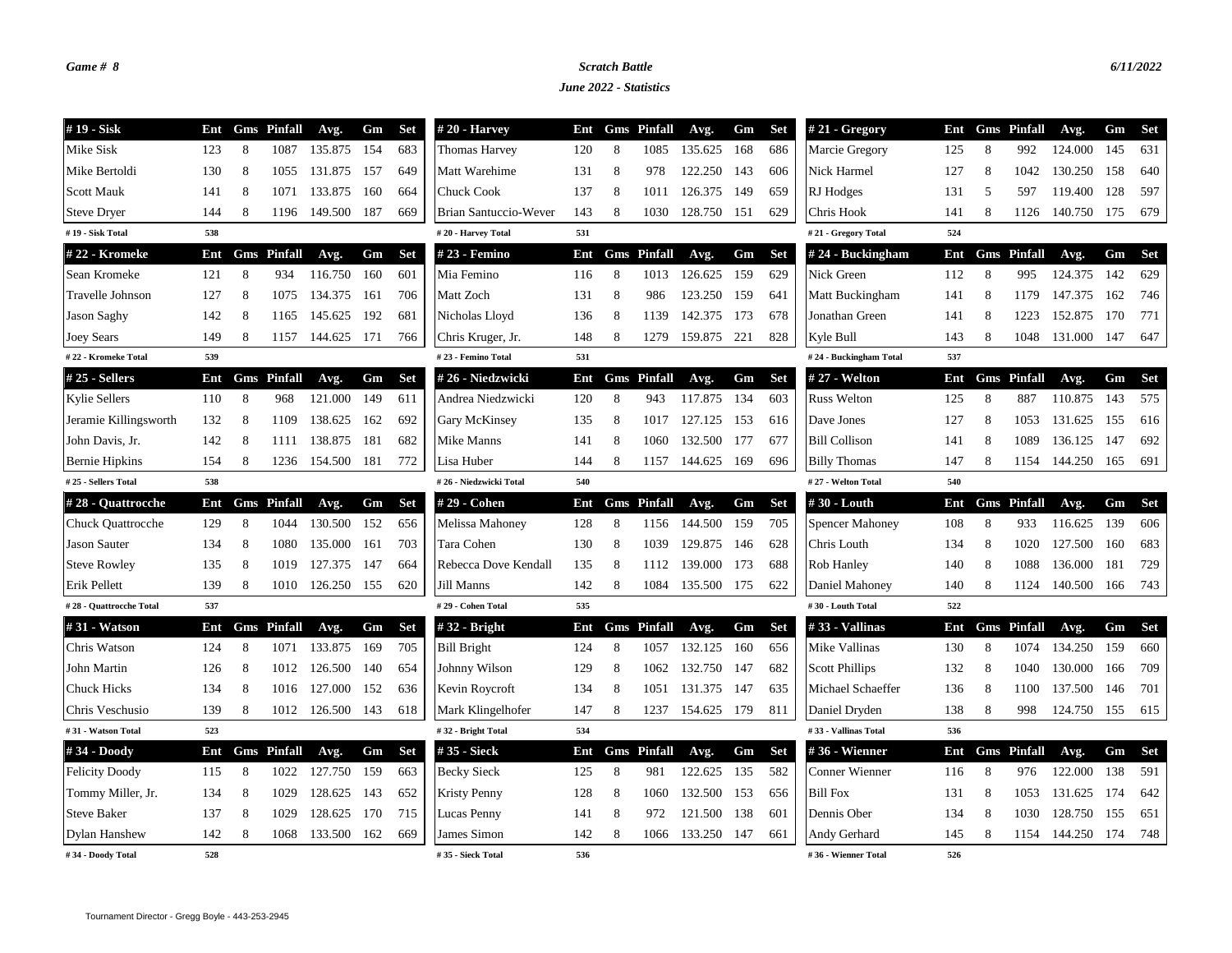#### *June 2022 - Game 8 Results Scratch Battle*

| $#1$ - Smith                 | Gm  | # 2 - Oliff                        | Gm  | $#3$ - Taylor                   | Gm  | #4 - Sauter                          | Gm  | $# 5$ - Wander                    | Gm  | # 6 - Stewart                   | Gm        |
|------------------------------|-----|------------------------------------|-----|---------------------------------|-----|--------------------------------------|-----|-----------------------------------|-----|---------------------------------|-----------|
| Stephanie Smith              | 136 | <b>Brian Oliff</b>                 | 157 | <b>Mike Barnes</b>              | 137 | <b>Janet Sauter</b>                  | 122 | <b>Josh Bull</b>                  | 121 | Carrie Matheson                 | 131       |
| John Wright                  | 116 | John Beuchert                      | 105 | <b>Bradley Taylor</b>           | 133 | <b>Steve Bull</b>                    | 150 | Dave Wander                       | 146 | <b>Justin Stewart</b>           | 105       |
| Kenny Mittelstetter, III     | 115 | Kevin Gibson                       | 139 | <b>Brian Banzhoff</b>           | 118 | Kevin Burke                          | 115 | Greg Burdick                      | 111 | Matt Anastasi                   | 162       |
| Pixie Brown                  | 121 | Dani McClay                        | 121 | Jeremy Wood                     | 129 | Larry Lipka                          | 159 | Scott Wolgamuth                   | 138 | <b>Chuck Paris</b>              | 139       |
| <b>Total</b>                 | 488 | Total                              | 522 | Total                           | 517 | <b>Total</b>                         | 546 | <b>Total</b>                      | 516 | Total                           | 537       |
| #7 - Gray                    | Gm  | #8 - Custer                        | Gm  | $# 9$ - Kapper                  | Gm  | $#10$ - Turner                       | Gm  | $#11$ - Copper                    | Gm  | #12 - Blake                     | Gm        |
| <b>Chasity Gray</b>          | 139 | <b>Trevor Custer</b>               | 153 | Jeff Kapper                     | 120 | Logan Turner                         | 138 | Mike Copper                       | 134 | <b>Marty Barnes</b>             | 147       |
| <b>Bobby Stockman</b>        | 150 | Zander Beddow                      | 125 | Patrick Sortino                 | 151 | <b>Steve Holtzner</b>                | 162 | <b>Joe Elliott</b>                | 120 | <b>Isaac Blake</b>              | 173       |
| Ray Keith                    | 163 | Colton Gue                         | 159 | Rob Barry                       | 153 | Wayne Lipka                          | 119 | Rob Triplett, Jr.                 | 158 | <b>Alex Barnes</b>              | 159       |
| <b>Richie Hipkins</b>        | 172 | Phil Dix                           | 144 | <b>Bob Subock</b>               | 131 | <b>Brian Vest</b>                    | 188 | Mark Berends                      | 136 | Don Dove                        | 163       |
| Total                        | 624 | <b>Total</b>                       | 581 | <b>Total</b>                    | 555 | <b>Total</b>                         | 607 | <b>Total</b>                      | 548 | <b>Total</b>                    | 642       |
| #13 - Bontempo               | Gm  | #14 - Schline                      | Gm  | #15 - Boyle                     | Gm  | #16 - Moseley                        | Gm  | $#17$ - Lange                     | Gm  | $#18$ - Winepol                 | Gm        |
| Scott Bontempo               | 136 | Abbey Schline                      | 139 | Gregg Boyle                     | 130 | Tom Moseley                          | 130 | Donovan Lange                     | 120 | Jonathon Winepol                | 115       |
| <b>Billy Koontz</b>          | 126 | <b>Britney Burke</b>               | 122 | Mark Schwabline                 | 123 | <b>Jason Arnett</b>                  | 149 | Erik Pistorio                     | 147 | <b>Walt Brooks</b>              | 116       |
| Rob Yowell                   | 170 | Winnie Shriver, Jr.                | 128 | <b>Barry Schriefer</b>          | 137 | <b>Scott Mills</b>                   | 121 | John Biederman                    | 144 | Colby DeAntoniis                | 154       |
| John Huber                   | 143 | Greg Schriefer                     | 140 | <b>Tim Bosley</b>               | 142 | Joe Ruthvin                          | 140 | Matt Kruger                       | 163 | John DeAntoniis                 | 139       |
| <b>Total</b>                 | 575 | <b>Total</b>                       | 529 | <b>Total</b>                    | 532 | <b>Total</b>                         | 540 | <b>Total</b>                      | 574 | Total                           | 524       |
| #19 - Sisk                   | Gm  | #20 - Harvey                       | Gm  | $#21 - Gregory$                 | Gm  | #22 - Kromeke                        | Gm  | #23 - Femino                      | Gm  | #24 - Buckingham                | Gm        |
| Mike Sisk                    | 137 | <b>Thomas Harvey</b>               | 147 | Marcie Gregory                  | 120 | Sean Kromeke                         | 97  | Mia Femino                        | 141 | Nick Green                      | 124       |
| Mike Bertoldi                | 157 | Matt Warehime                      | 109 | Nick Harmel                     | 134 | Travelle Johnson                     | 136 | Matt Zoch                         | 117 | Matt Buckingham                 | 139       |
| <b>Scott Mauk</b>            | 129 | <b>Chuck Cook</b>                  | 107 | Phil Robinson                   | 111 | <b>Jason Saghy</b>                   | 146 | Nicholas Lloyd                    | 148 | Jonathan Green                  | 169       |
| <b>Steve Dryer</b>           | 180 | <b>Brian Santuccio-Wever</b>       | 151 | Chris Hook                      | 136 | Joey Sears                           | 108 | Chris Kruger, Jr.                 | 135 | Kyle Bull                       | 133       |
| <b>Total</b>                 | 603 | <b>Total</b>                       | 514 | <b>Total</b>                    | 501 | <b>Total</b>                         | 487 | <b>Total</b>                      | 541 | Total                           | 565       |
| $#25 - Sellers$              | Gm  | #26 - Niedzwicki                   | Gm  | # 27 - Welton                   | Gm  | #28 - Quattrocche                    | Gm  | #29 - Cohen                       | Gm  | # $30 -$ Louth                  | Gm        |
| <b>Kylie Sellers</b>         |     | Andrea Niedzwicki                  | 107 | <b>Russ Welton</b>              | 99  | Chuck Quattrocche                    | 127 | Melissa Mahoney                   | 159 | <b>Spencer Mahoney</b>          | 110       |
|                              | 138 |                                    |     |                                 |     |                                      |     |                                   |     |                                 |           |
| Jeramie Killingsworth        | 154 | Gary McKinsey                      | 117 | Dave Jones                      | 142 | Jason Sauter                         | 97  | Tara Cohen                        | 146 | Chris Louth                     | 99        |
| John Davis, Jr.              | 181 | <b>Mike Manns</b>                  | 141 | <b>Bill Collison</b>            | 143 | <b>Steve Rowley</b>                  | 144 | Rebecca Dove Kendall              | 123 | Rob Hanley                      | 117       |
| <b>Bernie Hipkins</b>        | 147 | Lisa Huber                         | 169 | <b>Billy Thomas</b>             | 159 | Erik Pellett                         | 155 | Jill Manns                        | 175 | Daniel Mahoney                  | 131       |
| <b>Total</b>                 | 620 | <b>Total</b>                       | 534 | <b>Total</b>                    | 543 | <b>Total</b>                         | 523 | <b>Total</b>                      | 603 | Total                           | 457       |
|                              | Gm  |                                    | Gm  |                                 | Gm  |                                      | Gm  |                                   | Gm  |                                 |           |
| #31 - Watson<br>Chris Watson | 121 | #32 - Bright<br><b>Bill Bright</b> | 113 | #33 - Vallinas<br>Mike Vallinas | 145 | #34 - Doody<br><b>Felicity Doody</b> | 140 | #35 - Sieck<br><b>Becky Sieck</b> | 130 | #36 - Wienner<br>Conner Wienner | Gm<br>127 |
| <b>John Martin</b>           | 134 | Johnny Wilson                      | 128 | <b>Scott Phillips</b>           | 105 | Tommy Miller, Jr.                    | 122 | <b>Kristy Penny</b>               | 144 | <b>Bill Fox</b>                 | 157       |
| <b>Chuck Hicks</b>           | 139 | Kevin Roycroft                     | 138 | Michael Schaeffer               | 117 | <b>Steve Baker</b>                   | 108 | Lucas Penny                       | 100 | Dennis Ober                     | 120       |
| Chris Veschusio              | 137 | Mark Klingelhofer                  | 157 | Daniel Dryden                   | 155 | Dylan Hanshew                        | 140 | James Simon                       | 124 | Andy Gerhard                    | 137       |